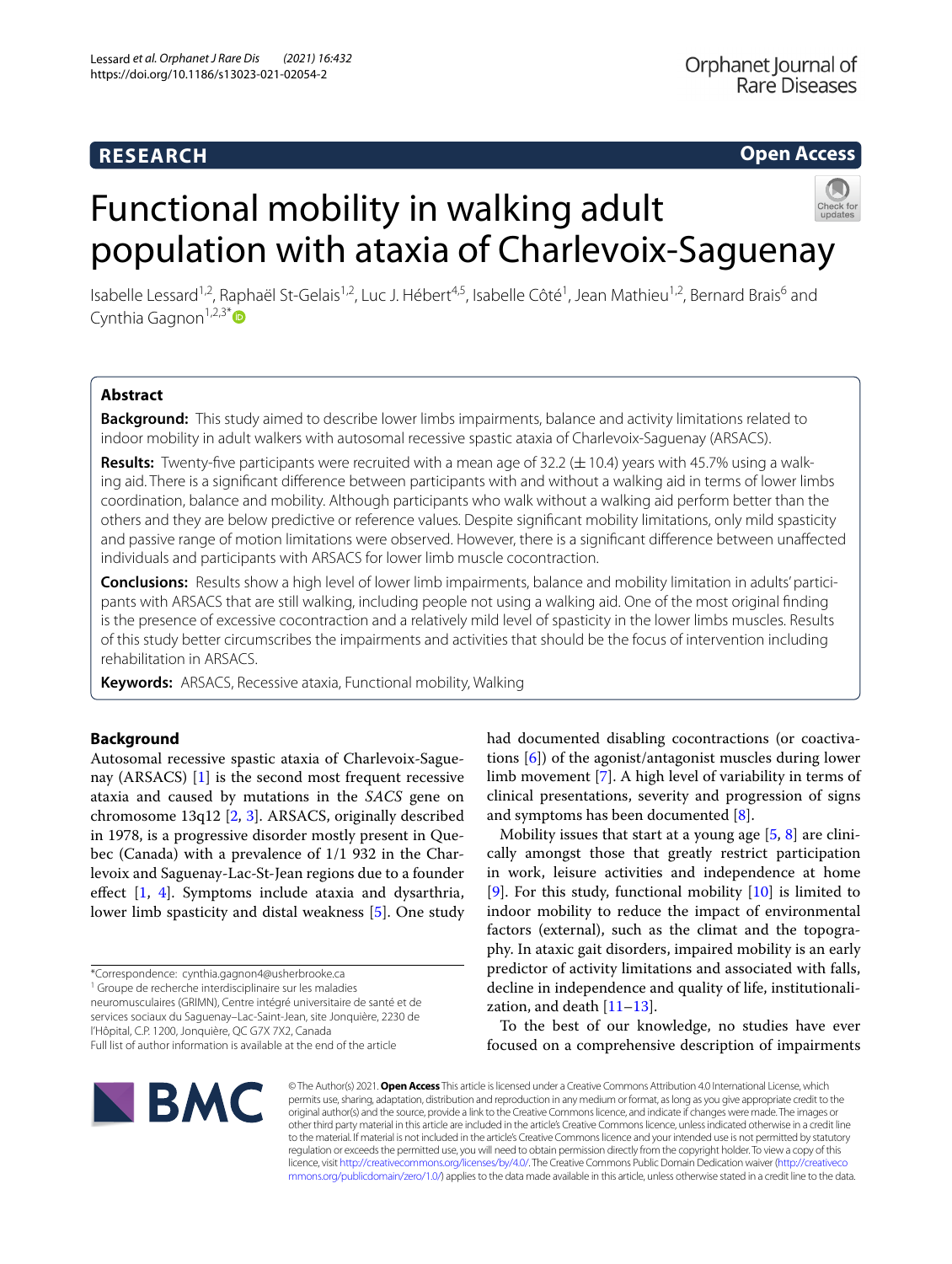and activity limitations related to indoor mobility in the ARSACS adult walking population. In order to target interventions that maintain physical autonomy as long as possible and increase trial readiness it is important to systematically document key characteristics of this population in their indoor environment. This cross-sectional study aimed to: (1) document lower limb impairments and activity limitations related to indoor mobility in adult walkers; (2) compare physical performances between different mobility stages and with reference values; and (3) explore the associations between age, disease severity and mobility-dependent activity limitations.

#### **Method**

#### **Participants**

Participants were recruited among a subset of 169 patients with ARSACS followed at the Neuromuscular Clinic of the *Centre Intégré Universitaire de Santé et de Services Sociaux* (CIUSSS) *du Saguenay–Lac-St-Jean* (Quebec, Canada). Documentation of lower limb impairments and mobility was part of a larger study on ARSACS natural history (baseline: 2013, phase 2: 2015, phase 3: 2017) (8). At frst, 31 walkers who had participated in at least one previous data collection were invited to participate in this third phase. New participants were thereafter recruited using a stratifed sampling strategy for sex and age to complete the sample size. Patients meeting the following criteria were included in the study:  $(1) \ge 16$ years old; (2) genetically confrmed ARSACS diagnosis; (3) walker (indoor walking abilities with or without walking aids); (4) ability to provide informed consent. Patients with other diseases causing physical limitations, with a Baclofen intrathecal pump or pregnant were excluded. For the surface electromyography, nine healthy participants were enrolled as a control group with a sampling strategy by sex and age. The Ethics Review Board of the CIUSSS Saguenay–Lac-St-Jean (Quebec, Canada) approved the study and written informed consent was obtained from all participants.

#### **Data collection**

Participants were assessed over two half-day sessions within a 2-week interval. Outcome measures were conducted in a standardized order and by the same trained physiotherapist using standard operating procedure (SOP). A sociodemographic questionnaire was administered to document information about age, sex, mobility stages (use of a walking aid indoors), and falls. Mobility stages were defned as follows: (1) No walking aid; (2) Walking aid (cane or 2 or 4 wheeled walker). Disease severity was assessed using the Disease Severity Index for Autosomal Recessive Spastic Ataxia of Charlevoix-Saguenay (DSIARSACS). This tool is an eight items ordinal scale with a total potential score of  $38$  [[14](#page-8-12)]. The lower the score, the lower the disease severity. Cerebellar ataxia was also quantifed using the Scale for the assessment and rating of ataxia (SARA), which includes eight items for a total score between 0 (no ataxia) and 40 (most severe ataxia) [[15](#page-9-0)].

#### **Outcome measures**

#### *Lower limb impairments*

Spasticity was assessed with the modifed Ashworth scale in a supine position. Mild spasticity was defned as grades 1 and 1+, moderate spasticity as grades 2 and 3, and severe spasticity as grade 4 [[16](#page-9-1), [17\]](#page-9-2). Hip adductor, knee fexors and extensors and ankle plantar fexors muscles were evaluated.

The passive range of motion of lower limb joints was measured bilaterally. Participants were in the following positions: sitting down for hip external rotation; supine lying for hip abduction, knee fexion and extension, and ankle dorsifexion; and side lying for hip extension. Each joint was moved passively to its full extent and endpoint measurements were made using a universal and a digital goniometer (Digital Protractor Series 950-Pro 360, Aurora, USA). Bone markers have been standardized [[18\]](#page-9-3).

Coordination of lower limbs was measured using the Lower Extremity Motor Coordination Test (LEMOCOT) [[19\]](#page-9-4). In this test, while sitting down, participants alternatively touch two targets placed 30 cm from each other as fast as possible during 20 s (2 trials). The reliability (intra and interrater) of this test is excellent in ARSACS population, and its construct validity was demonstrated [[20\]](#page-9-5).

Lower limb muscle activation was measured using surface electromyography (EMGs). Surface myoelectrics signals were recorded at 2000 HZ using a 16-channel wireless system (Trigno™ EMG, Delsys, MA, USA). After skin preparation, bipolar surface electrodes were placed over the muscle in the direction of the muscle fbers according to the European recommendations for surface electromyography (SENIAM) [\[21](#page-9-6)]. Two electrodes were placed on the right leg on the rectus femoris and biceps femoris. Two tasks were evaluated: knee fexion with participant on ventral decubitus and knee extension in sitting position (open chain movement). The mean of three trials for each task was used for analyses.

#### *Balance and mobility*

Balance and risk of falling were evaluated with the Berg Balance Scale (BBS)  $[22]$  $[22]$ . The BBS is a 14-item ordinal scale graded from 0 to 4 (for a potential total score of 56 [best performance]). Its construct validity was also demonstrated in ARSACS [[23\]](#page-9-8).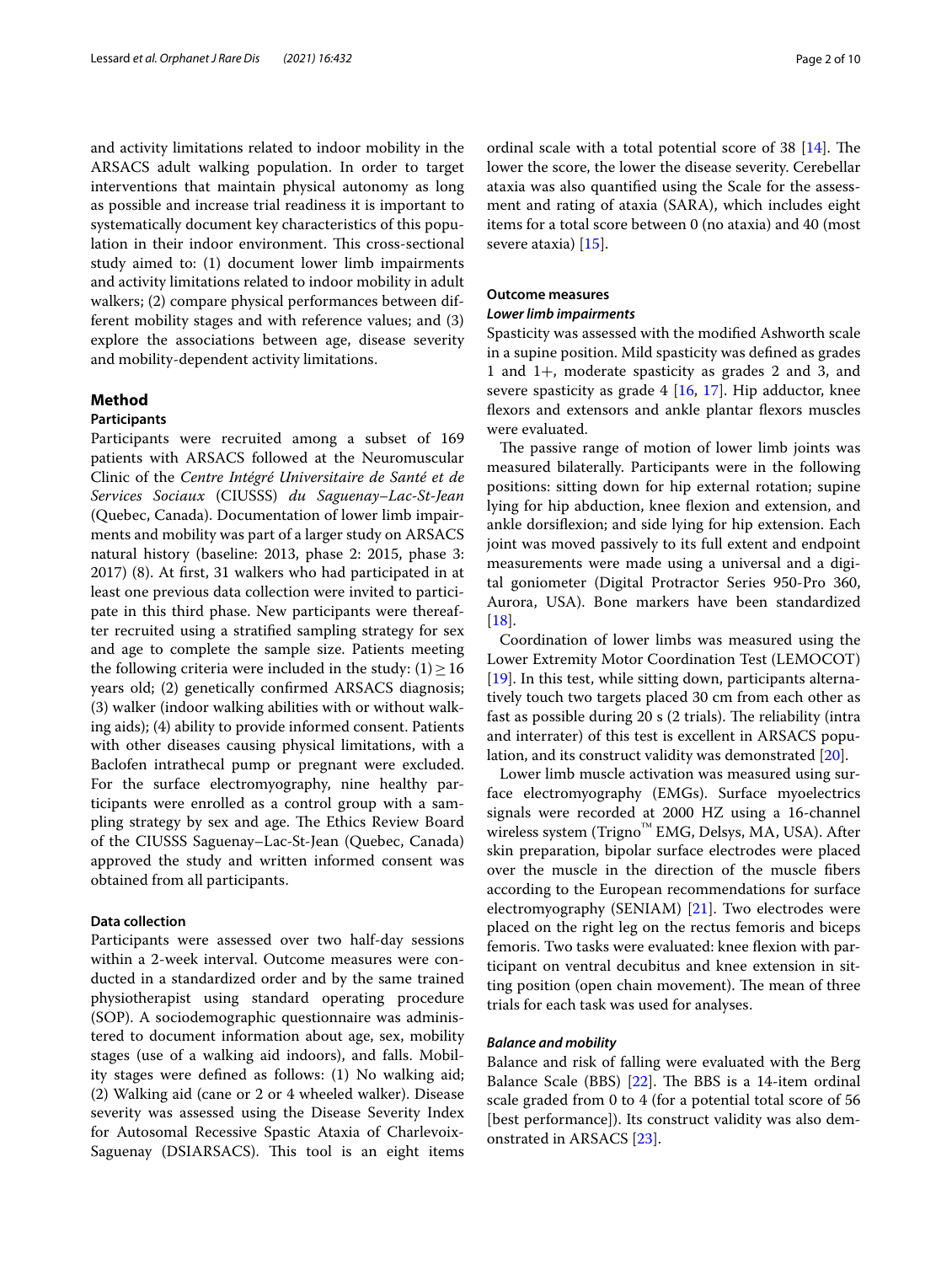*Activities-specifc Balance Confdence-simplifed (ABC-Simplifed).* Participants answered a questionnaire to rate their perceived degree of balance confdence (0 to 100%) relating to 16 daily activities, such as: walking around the house or going up and down the stairs [[24](#page-9-9)].

Short distance walking speed was assessed with the 10-Meter Walk Test (10mWT) at self-selected and maximal speed (1 trial for each). These tests measure the time required to cover a 10-metre distance. The 10mWt has excellent interrater reliability, and construct validity was supported in the ARSACS population [[23\]](#page-9-8).

The ability to get up and sit on a chair without using the upper limbs was assessed using the 30-Second Chair Stand test (30 s-CST) [\[25](#page-9-10)]. The number of full sit-tostands correctly performed in 30 s was recorded. The mean of two trials was used for analyses.

The Timed Up  $\&$  Go test (TUG) was used to measure functional mobility (sit to stand from a chair, short distance walking and change of direction)  $[26]$  $[26]$  $[26]$ . The TUG consists of self propelling out of a chair, walking 3 m at self-selected speed, turning around on the line, walking back to the chair and sitting down. The time to perform the task is recorded and the mean of three trials was used for analyses. The TUG has demonstrated strong construct validity in the ARSACS population [\[23](#page-9-8)].

#### **Statistical analysis**

Descriptive statistics were used for continuous variables (mean, median, SD, ranges), and frequency and percentage for categorical variables. For continuous variables, the Kolmogorov-Smirnov test was used to analyze the

expressed as a percentage of the predictive or reference values from LEMOCOT [[27\]](#page-9-12), 10mWT [[28\]](#page-9-13) and passive ranges of motion for lower limb joints  $[29]$ . The percentage of the reference or predictive values for the 10mWT and the LEMOCOT were compared between mobility stages and sex using a Student's t-test (Mann-Whitney U-test). For the BBS, a cut-off score of  $<45$  was used to determine which individuals had an increased risk of falling  $[30]$  $[30]$ . The percentage of participants with a result below 45 was compared to the percentage of participants with a result of 45 or more using the Chi-Square Test. Correlation coefficients (Spearman ρ, Pearson *r*) were used to assess associations between the scores of the TUG, 10mWT (self-selected speed), 30 s-CST, and

DSI-ARSACS). The EMG data were processed using a MATLAB software (version 9.3.0.713579, MathWorks, Natick, MA, USA). The raw EMG signals were analog processed with a differential amplifier (bandwidth= $20±5-450±50$  Hz, signal range 11 mV, common mode rejection ratio>80 dB at 60 Hz, baseline noise < 0.75 μV, input impedance > 10 Ω and sampling rate=1925.93 samples/s). EMG signals were digitally filtered off-line with a zero lags fourth-order Butterworth filter (band-pass 20–450 Hz). Thereafter, a root mean square (rectangular window of 20 ms) for rectifying and smoothing the signal was applied. For each task, the participant EMG signals for each muscle were normalized in time. A cocontraction index (CI) [\[31\]](#page-9-16) was obtained by calculating the area under the curves as follows:

the participant's age and disease severity (SARA and

Knee flexion:  $CI = rectus$  femoris EMGs/biceps femoris EMGs Knee extension:  $CI =$  biceps femoris EMGs/rectus femoris EMGs

normality of the data. To compare the performance and characteristics of participants between mobility stages, a Student' s t-test (Mann-Whitney U-test) or a Chi-Square test was used. For conciseness and due to the lack of signifcant statistical diferences, results are shown for the right side only for ranges of motion and LEMOCOT. The interaction between self-selected and maximal walking speed and subgroup effects (mobility stages) was analyzed using mixed between–within participants repeated measures analysis of variance. A signifcant interaction within-participants indicates a diference in the ability to walk faster, i.e. the delta between maximal and selfselected walking speed is diferent between subgroups (mobility stages). A signifcant interaction between participants indicates that the mean score obtained for each subgroup was diferent. Participants' results were

To compare CI of ARSACS participants across mobility stages and with healthy participants, an ANOVA test was used with Tuckey test for post-hoc analyses (group 1: healthy; group 2: ARSACS without walking aid; group 3: ARSACS with walking aid) for knee fexion and extension.

The power of the study was calculated using the Two-Sample t Test for Mean Diference using results of the 10mWT self-selected speed. For all tests a *p* value < 0.05 was considered signifcant. Data were analysed using IBM SPSS Statistics for MAC, Version 20.0 (Armonk, NY: IBM Corp).

#### **Results**

#### **Demographic and clinical characteristics**

From the 169 ARSACS patients followed at the neuromuscular clinic, 50 people met the inclusion criteria,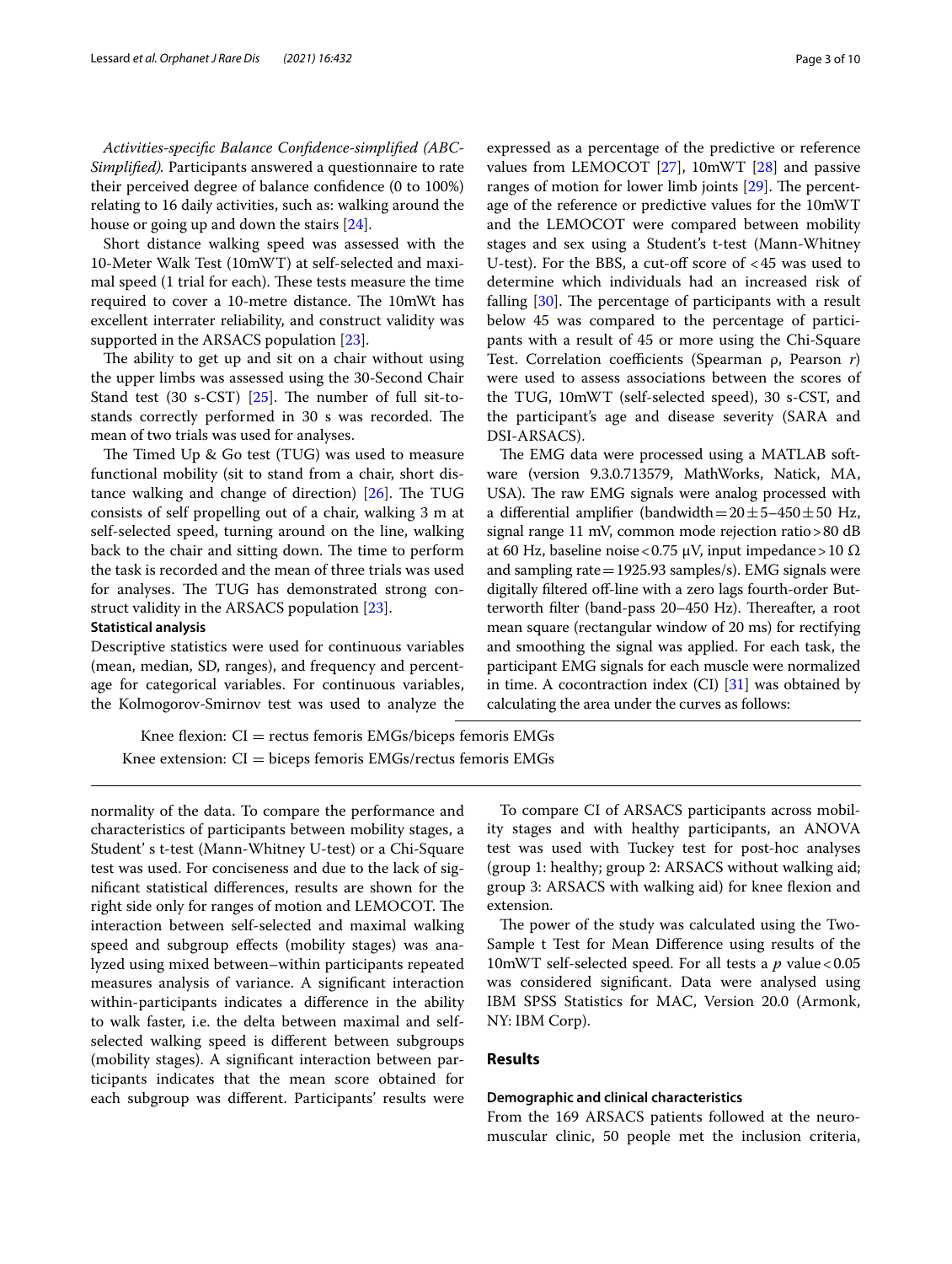<span id="page-3-0"></span>

| <b>Table 1</b> Characteristics of the study population ( $n = 35$ ) |  |  |
|---------------------------------------------------------------------|--|--|
|---------------------------------------------------------------------|--|--|

| <b>Characteristic</b> | <b>Total group</b><br>$n = 35$ | No walking<br>aid<br>$n = 19$ | Walking aid<br>$n = 16$ | <i>p</i> -value <sup>*</sup> |
|-----------------------|--------------------------------|-------------------------------|-------------------------|------------------------------|
| Age, (y)              |                                |                               |                         |                              |
| Mean (SD)             | 32.2 (10.4)                    | 26.5(7.6)                     | 38.9 (9.4)              | < 0.001                      |
| Range                 | $16 - 65$                      | $16 - 42$                     | $25 - 65$               |                              |
| Sex, n (%)            |                                |                               |                         |                              |
| Men                   | 15 (42.9)                      | 11(73.3)                      | 4(26.7)                 | 0.087                        |
| Women                 | 20(57.1)                       | 8(40.0)                       | 12(60.0)                |                              |
| Age groups, n (%)     |                                |                               |                         |                              |
| $16 - 29$             | 14(40.0)                       | 13 (92.9)                     | 1(7.1)                  |                              |
| $30 - 39$             | 16(45.7)                       | 5(11.0)                       | 11(68.8)                |                              |
| $\geq 40$             | 5(14.3)                        | 1(20.0)                       | 4(80.0)                 |                              |
| Falls (period)        |                                |                               |                         |                              |
| 6 months              |                                |                               |                         |                              |
| Mean (SD)             | 8.8(11.1)                      | 11.1(13.5)                    | 6.3(7.3)                | 0.219                        |
| Range                 | $0 - 50$                       | $0 - 50$                      | $0 - 26$                |                              |
| 1 year                |                                |                               |                         |                              |
| Mean (SD)             | 17.6 (22.1)                    | 21.6(26.9)                    | 13.0 (14.4)             | 0.262                        |
| Range                 | $0 - 100$                      | $0 - 100$                     | $0 - 52$                |                              |
| Disease severity      |                                |                               |                         |                              |
| DSI-ARSACS (/38)      |                                |                               |                         |                              |
| Mean (SD)             | 13.5(4.3)                      | 10.8                          | 16.7                    | < 0.001                      |
| Range                 | $4.5 - 22.0$                   | $4.5 - 16.0$                  | $11.0 - 22.0$           |                              |
| SARA (/40)            |                                |                               |                         |                              |
| Mean (SD)             | 13.4(5.9)                      | 9.2(4.0)                      | 18.5(3.0)               | < 0.001                      |
| Range                 | $4.0 - 22.5$                   | $4.0 - 20.0$                  | $11.0 - 22.5$           |                              |

\*Statistical diference between mobility stages

Bold indicates *p* value < 0.05

#### <span id="page-3-1"></span>**Table 2** Spasticity level in the lower limbs

11 refused to participate (mean age: 32.2 years, 45.5% were men) and four were not contacted since a sufficient number of participants had been recruited for the larger project. A total of 35 participants were recruited among whom 16 participants (45.7%) used a walking aid (cane [3], 4-Wheel Walker [10] and 2-Wheel Walker [3]). Of these 35 participants, 30 were homozygous for the 8844deIT mutation, two were compound heterozygotes for the 4744G>A and the common 8844 delT mutations, two were compound heterozygotes for the 7504 C>T or the 5836T>C and the common 8844 delT mutations, and one was homozygous for the 7504 C>T mutation. A total of eight (22.9%) participants took Baclofen daily (no walking aid [3], walking aid [5]). Table [1](#page-3-0) shows the participants' characteristics. As a control group for the EMG analyses, nine healthy participants were recruited (mean age: 36.4 years, 44.4% were men).

#### **Lower limb impairments**

No participant exhibited severe spasticity in any of the four muscle groups assessed (see Table [2](#page-3-1)). More than 50% of participants had mild spasticity for hip adductor and knee fexor muscles, and only 11.4% had moderate spasticity for the knee extensor muscles. The lower limbs' passive ranges of motion are detailed in Table [3](#page-4-0). All passive joint ranges of motion are close to reference values with the exception of hip extension, which is greatly diminished. There were no significant differences between mobility stages for all lower limbs' passive ranges of motion.

| <b>Spasticity</b>     | Sample             | <b>None</b><br>n(%) | Mild<br>n(%) | Moderate<br>n (%) | p-value***               |
|-----------------------|--------------------|---------------------|--------------|-------------------|--------------------------|
| Hip adductors         | Total ( $n = 34$ ) | 13 (38.2)           | 20(57.1)     | 1(2.9)            | $\equiv$                 |
|                       | NWA*               | 8(47.1)             | 9(52.9)      | 0(0)              | 0.388                    |
|                       | WA <sup>**</sup>   | 5(29.4)             | 11(64.7)     | 1(5.9)            |                          |
| Knee extensors        | Total ( $n = 34$ ) | 20 (58.8)           | 10(29.4)     | 4(11.4)           | $\overline{\phantom{0}}$ |
|                       | <b>NWA</b>         | 10 (58.8)           | 6(35.3)      | 1(5.9)            | 0.497                    |
|                       | <b>WA</b>          | 10(58.8)            | 4(23.5)      | 3(17.6)           |                          |
| Knee flexors          | Total ( $n = 34$ ) | 15(44.1)            | 19 (55.9)    | 0(0)              | -                        |
|                       | <b>NWA</b>         | 9(52.9)             | 8(47.1)      | O(0)              | 0.300                    |
|                       | <b>WA</b>          | 6(35.3)             | 11(64.7)     | 0(0)              |                          |
| Ankle plantar flexors | Total ( $n = 31$ ) | 20(64.5)            | 11(35.5)     | 0(0)              | -                        |
|                       | <b>NWA</b>         | 12(80.0)            | 3(20.0)      | 0(0)              | 0.135                    |
|                       | <b>WA</b>          | 8(50.0)             | 8(50.0)      | 0(0)              |                          |

\*NWA: No walking aids

\*\*WA:Walking aids

\*\*\*Statistical diference between mobility stages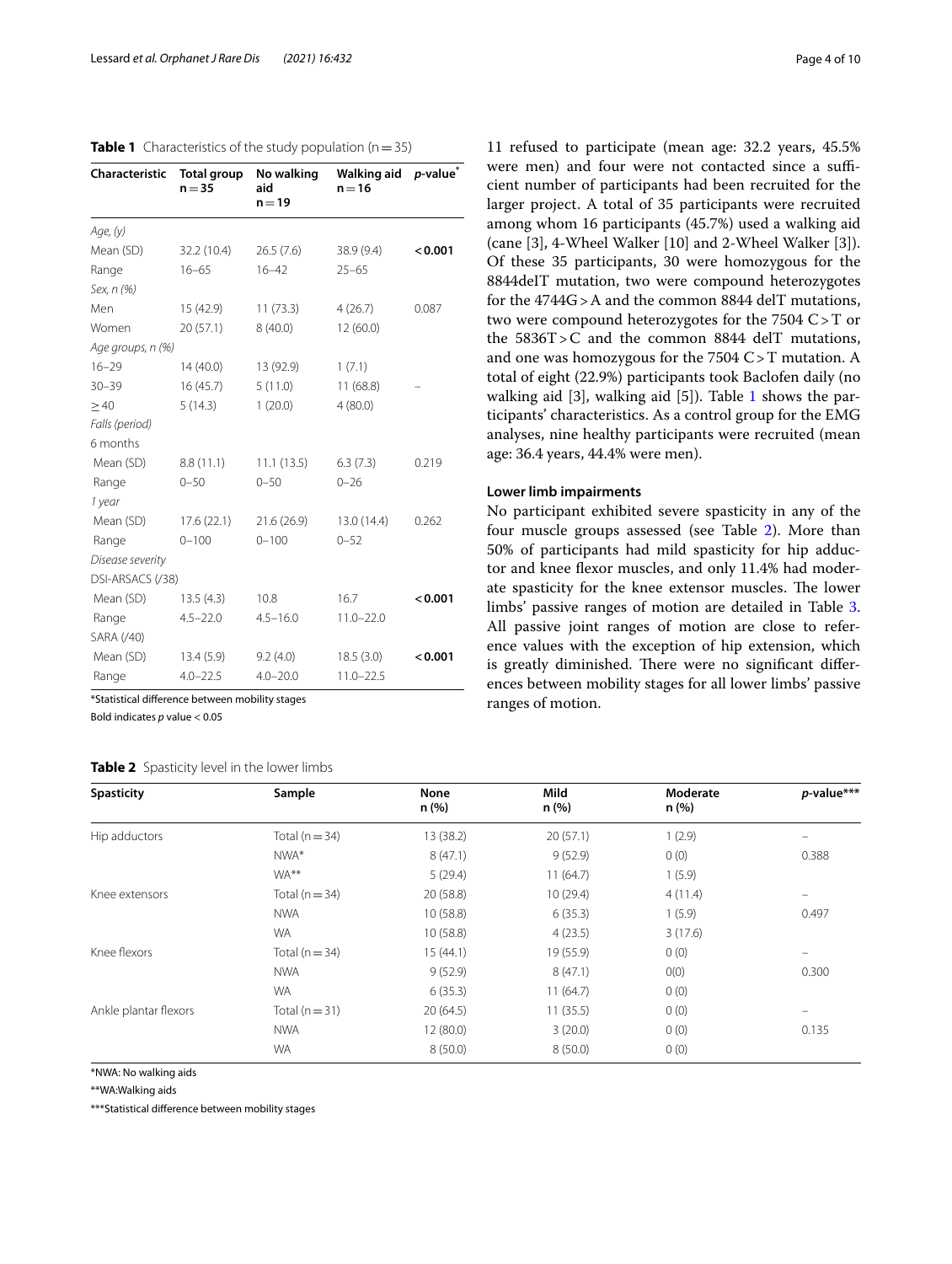|                   | <b>Total sample</b><br>$(n=35)$ | % of the reference<br>values | No walking aid<br>$(n=19)$ | Walking aid<br>$(n=16)$ | p-value <sup>*</sup> |
|-------------------|---------------------------------|------------------------------|----------------------------|-------------------------|----------------------|
| Hip               |                                 |                              |                            |                         |                      |
| Abduction         | 25.5(9.8)                       | <b>NA</b>                    | 24.9(7.8)                  | 25.5(11.9)              | 0.797                |
| <b>Extension</b>  | 1.9(5.3)                        | 10.4(29.7)                   | 1.6(5.8)                   | 1.9(4.7)                | 0.658                |
| External rotation | 36.0(4.2)                       | <b>NA</b>                    | 37.4 (9.4)                 | 34.2(7.4)               | 0.377                |
| Knee              |                                 |                              |                            |                         |                      |
| Flexion           | 147.5 (5.9)                     | 105.3(4.5)                   | 147.8(5.5)                 | 147.6(6.6)              | 0.629                |
| Extension         | 2.9(4.2)                        | 100.8(2.3)                   | 1.6(3.6)                   | 3.6(3.5)                | 0.092                |
| Ankle             |                                 |                              |                            |                         |                      |
| Dorsiflexion      | 8.2(5.3)                        | 94.9(5.3)                    | 9.0(6.1)                   | 7.5(4.4)                | 0.226                |

<span id="page-4-0"></span>**Table 3** Lower limbs' passive range of motion

\*Statistical diference between mobility stages

\*\*Results are presented in degrees as Mean (standard deviation)

*NA* Not available

According to lower limb coordination, the mean number of touched targets in the LEMOCOT test was 24.6  $(\pm 10.6)$ , but results vary significantly from one individual to another (range: 3–53). The mean number of touched targets for participants without a walking aid was higher compared to those using a walking aid  $(29.9 \pm 9.9)$  and 17.9  $[\pm 7.1]$ , respectively:  $p < 0.001$ ). There was a difference in lower limbs' muscles CI for the three groups in knee flexion (F  $[2.37] = 7.4$ ,  $p = 0.002$ ) and knee extension (F  $[2.36] = 6.4$ ,  $p = 0.004$ ). Results indicated that only the mean score for the healthy group was diferent from ARSACS participants using a walking aid regarding CI in knee flexion ( $p = 0.001$ ) and knee extension ( $p = 0.003$ ). The lower limbs' muscles CI are detailed in Table [4](#page-5-0).

#### **Activity limitations**

Results for the total sample and for each mobility stage are shown in Table [5](#page-5-1). For every outcome measure of mobility and balance, there is a diference between participants with and without a walking aid. An efect of mobility stages was observed regarding the ability to walk faster  $(\Delta 10$ mWT = maximal speed – self-selected speed) (*p*= 0.040). Indeed, results showed that participants not using a walking aid have a higher ability to walk faster  $(0.36 \pm 0.26)$  compared to those using a walking aid (0.20 [ $\pm$ 0.12]). With a significance level at  $\alpha$  = 0.05, the power of the test to detect a diference of 0.53 m/s at the 10mWT self-selected speed is >0.999 for samples size of 19 participants who walk without a walking aid and 16 participants who walk with a walking aids with means of 1.08 m/s and 0.55 m/s and standard deviation of 0.32 m/s and 0.12 m/s, respectively. Overall, 23.5% of participants using a walking aid were unable to perform a sit-to-stand transfer without using their upper limbs.

Comparison of results with reference values (LEM-OCOT) and predictive values (10mWT self-selected) are shown in Table [6,](#page-6-0) as well as the number of participants at high risk of falling (BBS result below 45). There were no signifcant diferences between sex for the mean percentage of the predictive or reference values for the 10mWT self-selected and the LEMOCOT. Table [7](#page-5-2) shows the level of association of participant's age and disease severity and mobility outcomes measures.

#### **Discussion**

This is the first study to document impairments and activity limitations related to indoor mobility using quantitative assessment among a large cohort of adult walkers with ARSACS. Results illustrate the high level of variability within a specifc mobility stage regarding disease severity. Only a few studies quantifed the disease severity and mainly in small cohorts. When comparing our results with those obtained in other ARSACS populations, the mean disease severity as assessed by the SARA is similar for people who walk with a walking aid to the result obtained by Vermeer et al. (5/16 participants) within the same age range (SARA mean score=16.7; ranging from 14 to 19.5) [\[32\]](#page-9-17). To the best of our knowledge, there is no comparative data for disease severity in cohorts of adult with ARSACS who walk without using a walking aid.

According to lower limb impairments, our study has only documented a low level of spasticity, despite the obvious limitations of our cohort in terms of walking and transfers. Also, no signifcant diference on the level of lower limbs' spasticity between mobility stages was observed. These findings are consistent with those obtained by Krygier et al. [[33](#page-9-18)], who noted that despite the loss of walking abilities, people with ARSACS only had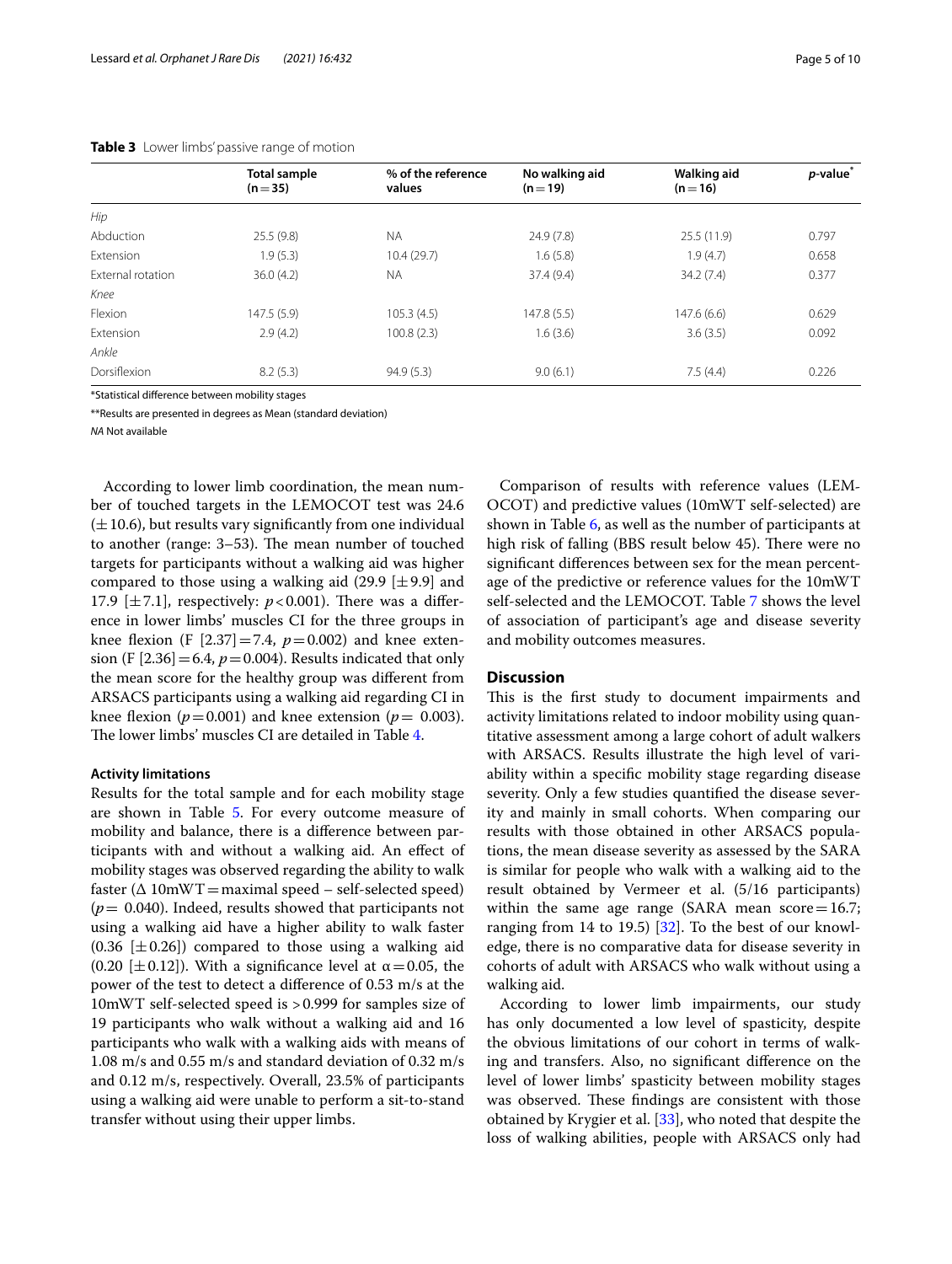#### <span id="page-5-0"></span>**Table 4** Lower limbs' muscles cocontraction index

|                | Healthy       | <b>ARSACS</b> |                |               |       |  |
|----------------|---------------|---------------|----------------|---------------|-------|--|
|                |               | Totalsample   | No walking aid | Walking aid   |       |  |
| Knee flexion   | $n=9$         | $n = 32$      | $n = 17$       | $n = 15$      | 0.002 |  |
|                | 0.12(0.07)    | 0.37(0.23)    | 0.31(0.18)     | 0.43(0.26)    |       |  |
| $min-max$      | $0.05 - 0.27$ | $0.13 - 0.98$ | $0.12 - 0.82$  | $0.15 - 0.98$ |       |  |
| Knee extension | $n=9$         | $n = 31$      | $n-17$         | $n = 14$      | 0.004 |  |
|                | 0.21(0.10)    | 0.50(0.31)    | 0.42(0.15)     | 0.58(0.41)    |       |  |
| min-max        | $0.07 - 0.34$ | $0.09 - 1.63$ | $0.09 - 0.67$  | $0.10 - 1.63$ |       |  |
|                |               |               |                |               |       |  |

\*Results are presented as Mean (standard deviation)

Bold indicates *p* value < 0.05

<span id="page-5-1"></span>**Table 5** Performance comparison in clinical variables of mobility and balance between mobility stages

|                                  | <b>Total</b>   | No walking aid | Walking aid   | p-value <sup>*</sup> |
|----------------------------------|----------------|----------------|---------------|----------------------|
|                                  | $n = 35$       | $n = 19$       | $n = 16$      |                      |
| 10 mWT self-selected speed (m/s) | 0.84(0.36)     | 1.08(0.32)     | 0.55(0.12)    | < 0.001              |
| $min-max$                        | $0.29 - 1.46$  | $0.44 - 1.46$  | $0.29 - 0.74$ |                      |
| 10mWT maximal speed (m/s)        | 1.13(0.49)     | 1.43(0.43)     | 0.73(0.17)    | < 0.001              |
| $min-max$                        | $0.45 - 2.17$  | $0.66 - 2.17$  | $0.45 - 1.10$ |                      |
| TUG(s)                           | 17.02 (7.59)   | 12.17(5.13)    | 22.85 (5.74)  | < 0.001              |
| $min-max$                        | $6.90 - 35.23$ | $6.90 - 25.27$ | 12.89-35.23   |                      |
| 30 s-CST (no. of rep)            | 6.77(5.38)     | 10.72(3.65)    | 2.31(2.93)    | < 0.001              |
| $min-max$                        | $0 - 16.0$     | $1.5 - 16.0$   | $0 - 9.5$     |                      |
| BBS (/56)                        | 34.71 (15.52)  | 45.56 (10.70)  | 22.50 (10.0)  | < 0.001              |
| min-max                          | $6 - 56$       | $11 - 56$      | $6 - 45$      |                      |
| ABC scale (/100)                 | 71.99 (14.02)  | 80.25 (11.33)  | 62.07 (10.03) | < 0.001              |
| $min-max$                        | $40.0 - 97.8$  | 55.6-97.8      | $40.0 - 77.8$ |                      |

\*Statistical diference between mobility stages

\*\*Results are presented as mean (standard deviation), range

Bold indicates *p* value < 0.05

<span id="page-5-2"></span>**Table 7** Association between participant's age and disease severity and mobility outcomes measures

|                   | 10mWT self- | 10mWT maximal TUG |          | 30 s-CST  | <b>ABC</b> scale | <b>BBS</b> |  |
|-------------------|-------------|-------------------|----------|-----------|------------------|------------|--|
|                   |             | selected<br>speed |          |           |                  |            |  |
| Age               | $-0.641*$   | $-0.656*$         | $0.673*$ | $-0.587*$ | $-0.370**$       | $-0.628*$  |  |
| Disease severity  |             |                   |          |           |                  |            |  |
| <b>DSI-ARSACS</b> | $-0.760*$   | $-0.830*$         | $0.821*$ | $-0.820*$ | $-0.611**$       | $-0.753*$  |  |
| SARA              | $-0.788*$   | $-0.797*$         | $0.884*$ | $-0.929*$ | $-0.684*$        | $-0.929*$  |  |

\*Correlations are signifcant (*p*<0.001)

\*\*Correlations are signifcant (*p*<0.005)

a low level of spasticity in lower limbs. In a retrospective study, the lower limb muscles' spasticity at the age of 18 has been reported to be mild for 84% and moderate for 10% of people with ARSACS  $[17]$  $[17]$ . The daily intake of Baclofen by eight participants may have had an impact on the level of spasticity assessed. However, the prescription

and the dosage are mainly to decrease the impact of neurogenic bladder and the presence of spasms in the lower limb. Only few studies have quantifed spasticity in lower limb muscles using a standardized protocol for speed, angle of assessment, positioning and rating [\[1](#page-8-0), [17,](#page-9-2) [33](#page-9-18), [34\]](#page-9-19). Furthermore, the modifed Ashworth scale is used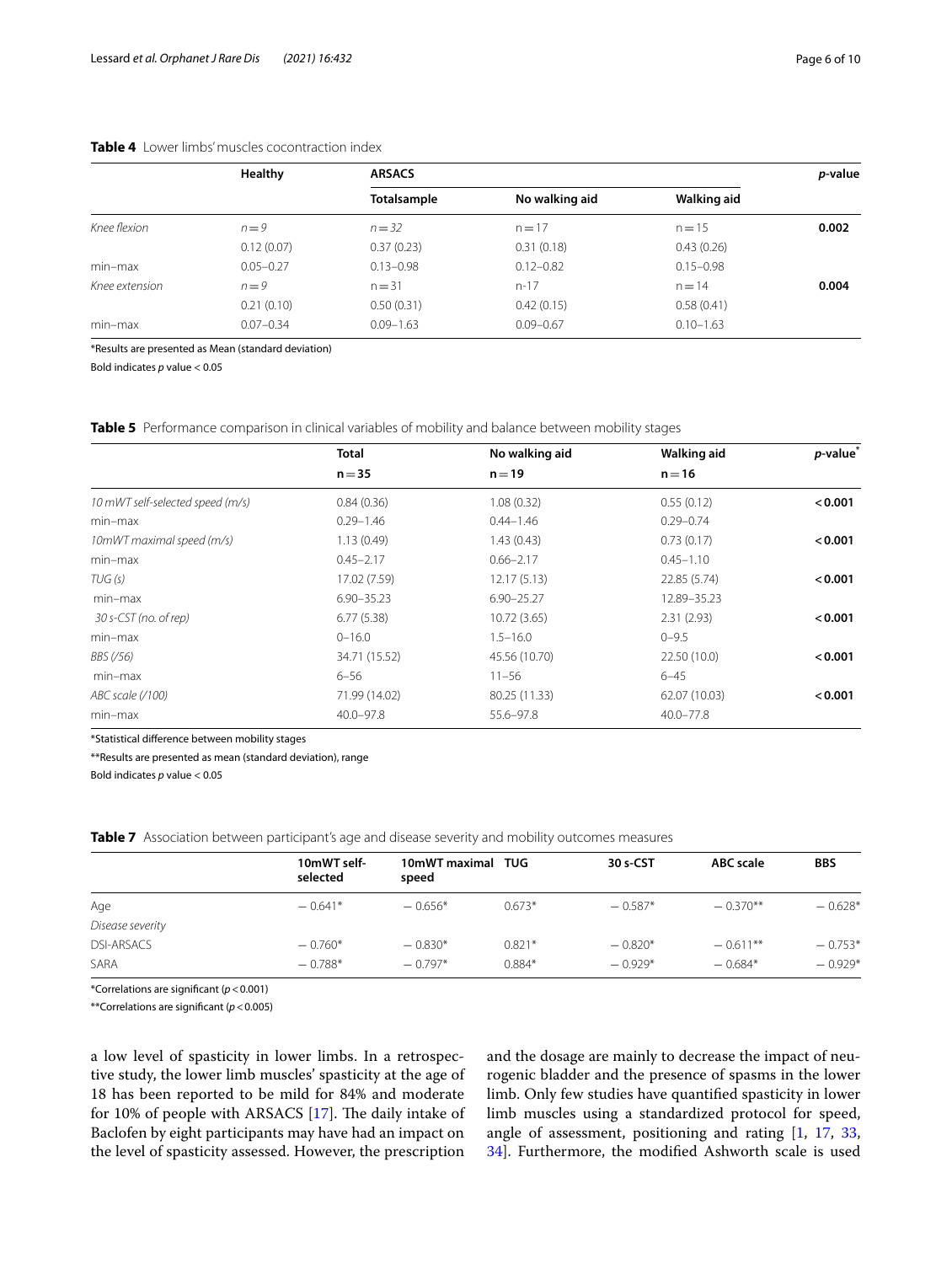|                     | <b>Total</b> | No walking aid | Walking aid | p-value*** |
|---------------------|--------------|----------------|-------------|------------|
|                     | $n = 35$     | $n = 19$       | $n = 16$    |            |
| LEMOCOT, mean (SD)* | 52.3(21.6)   | 63.4(20.1)     | 40.1(16.6)  | 0.002      |
| 10mWT, mean (SD)*   | 66.6 (29.0)  | 85.8 (25.6)    | 43.9 (9.8)  | < 0.001    |
| BBS, n (%)**        | 22(62.9)     | 7(36.8)        | 15 (93.8)   | < 0.001    |

<span id="page-6-0"></span>**Table 6** Comparison with reference values

\*% of the predictive or reference values

\*\*Number of participants at higher risk of falling (BBS result<45)

\*\*\*Statistical diference between mobility stages

Bold indicates *p* value < 0.05

worldwide in research and clinical follow-up but the interrater reliability is poor in ARSACS population [\[35](#page-9-20)]. Because of the lack of a standardized protocol and the poor psychometric properties of the modifed Ashworth scale, it is in fact difficult to properly assess spasticity and compare results between studies.

This is the first study that used quantified measures to evaluate lower limb passive joint range of motion in ARSACS population. There was no significant difference between adults with ARSACS who walk with or without a walking aid. We documented signifcant limitations in passive range of motion for the hip (mainly extension) in young adult walkers without a walking aid. Indeed, they obtained values representing 10% of the reference values (mean: 1.9 $\degree$  [ $\pm$  5.3 $\degree$ ]). In order to allow a good propulsion in walking, at the end of the support phase, a range of motion of 10 degrees of hip extension is required [\[36](#page-9-21)]. The hip joint retractions certainly have an impact on the kinetics and kinematics parameters of walking, which could be the subject of future studies. Only small limitations in passive range of motion were noted at the knee and ankle joints in comparison to reference values. It is clinically recognized that knee and ankle joint retractions appear gradually as the disease progresses [\[34](#page-9-19)]. It is therefore possible to hypothesize that these retractions are more common for patients who use a wheelchair on a daily basis.

This study demonstrated that people who do not use a walking aid already present a signifcant decrease of lower limb coordination in comparison to reference values. Lower limb ataxia is one of the main impairments for people with hereditary ataxia due to the degeneration of the cerebellum. This impairment likely contributes greatly to walking difficulties, as observed in other forms of ataxia [\[37](#page-9-22), [38](#page-9-23)]. One of the novel features of this study was the exploration of the lower limbs' muscular activation. We documented that the lower limb muscle cocontraction index is 2.38 times higher in people with ARSACS compared to healthy people for active knee extension, and 3.08 times higher for active knee flexion. As shown by the CI reported in Table [4](#page-5-0), during an active knee extension, while healthy participants are activating their antagonists muscle (knee fexors) at a level of 21% of the agonists' level, people with ARSACS are activating their knee fexors at a level corresponding to 50% of the knee extensors, suggesting an abnormal level of antagonists muscle activity. Similarly, during an active knee fexion, while healthy participants are activating their antagonists (knee extensors) at a level of 12% of the agonists' level, the people with ARSACS are activating their knee extensor at a level corresponding to 37% of the knee fexors. We noted no signifcant diferences between adults with ARSACS who walk with or without a walking aid, but there was a signifcant diference between healthy people and participants with ARSACS who use a walking aid. Our results also illustrate the high level of variability within mobility stage and from one stage to another in regard to lower limbs' muscles cocontraction index. Since gait varies a lot amongst people with ARSACS who carry the same genetic mutation, it would be interesting to eventually determine if the increase in the lower limbs' muscles cocontraction afects only one knee movement (fexion or extension) or both. It could also be interesting to study the lower limbs' muscles cocontraction while walking. Only one study had explored the lower limbs' muscles cocontraction in a few people with ARSACS in 1980 [[7\]](#page-8-6). Despite methodological diferences between these two studies, the results obtained are in fact similar. Increased muscle cocontraction in neurological disorders, such as spastic paraparesia or parkinson, can be interpreted as a primary deficit due to impaired reciprocal inhibition and/or a lack of selectivity in the command muscle drive and/or a as an attempt to reduce instability in the lower limbs during walking [\[39](#page-9-24), [40](#page-9-25)]. In hereditary ataxia increased muscle cocontraction is related to compensatory strategy rather than a primary deficit of the neuromuscular system [\[41](#page-9-26)]. In ARSACS that could also be related to central nervous impairment (cerebellum and pyramidal tract). The presence of an excessive muscle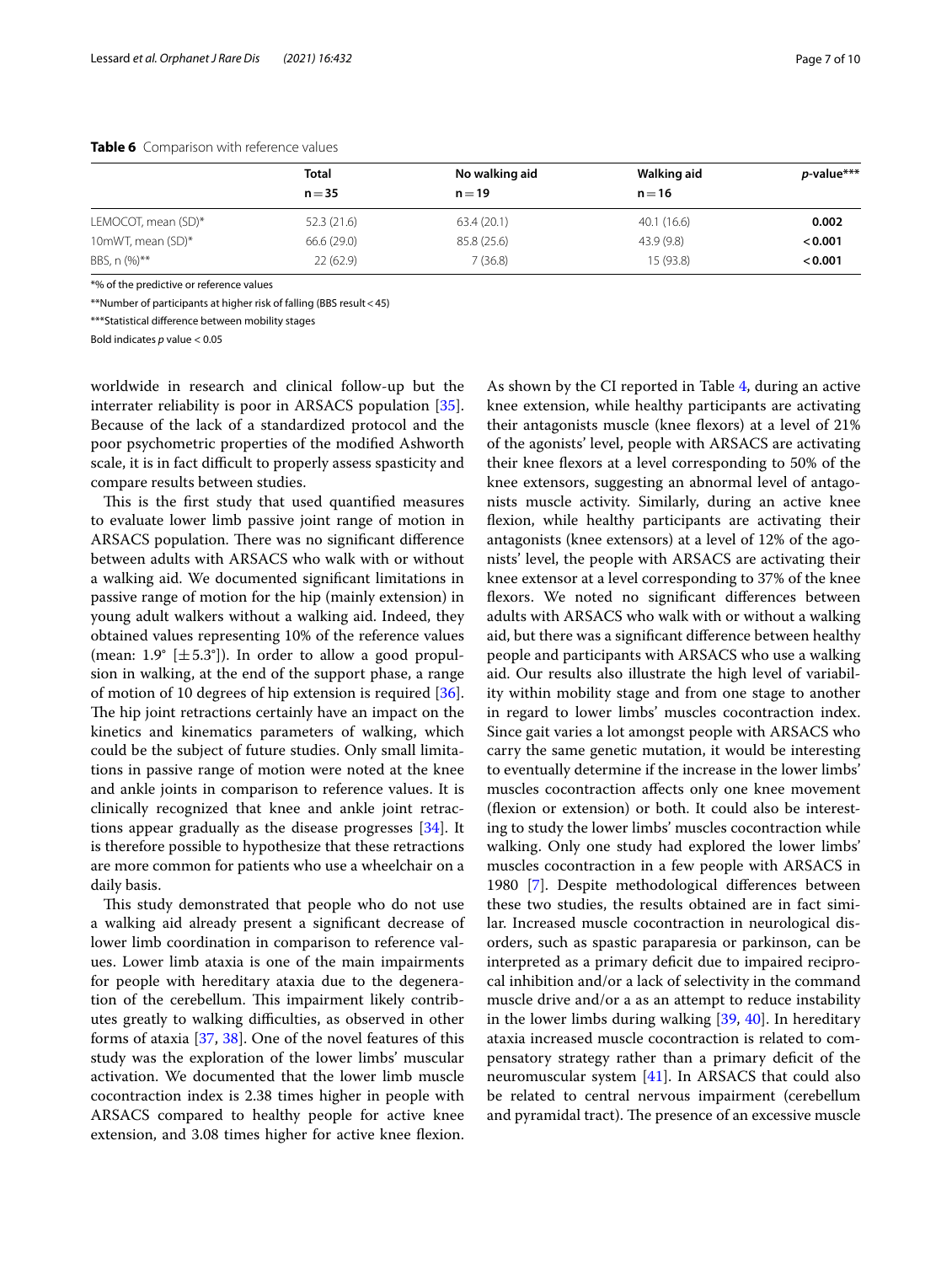cocontraction could be perceived as spasticity during the administration of other clinical tests.

People with ARSACS have a very high risk of falling. Indeed, our results have showed that walkers with or without a walking aid fall on average 18 times a year. Van de Warrenburg and al. [[42](#page-9-27)] reported that falls are very common in patients with cerebellar ataxias and the consequences of these falls can be serious and lead to injuries or a fear of falling. In their study, almost 93% of patients reported one or more falls in the past 12 months. As indicated by the BBS score, 36.8% of patients without a walking aid and 93.8% of those with a walking aid are at high risk of falling (BBS score<45) while walking, transferring or simply standing up without support. In our cohort, the number of self-reported falls for periods of six month and a year are considerably lower for walker using a walking aid inside the house.

Clinically, it is well known that a large proportion of people with ARSACS do not want to use a walking aid at home even though the severity of their physical impairments and activity limitations would indicate that they need one. If we look closer at the results of the BBS, it is possible to note that despite the high risk of falling, seven participants in our cohort were not using a walking aid at home. In particular, one participant who had a very low BBS score (11/56) and did not use a walking aid at home fell 50 times in six months, which refects the very high risk of falling and the need to use a walking aid to prevent future injuries. As clinicians lack data about both the presentation and the progression of ARSACS population's impairments, they are unable to recommend appropriate preventive measures or increase the adoption of walking aids for daily use, such as 4-wheel walkers or wheelchairs. Since people with ARSACS also tend to have some cognitive rigidity, embracing changes can be a challenge  $[43]$ . This resistance to change could explain some of the extreme results of our study and would certainly be a great aspect to explore deeper in further studies.

Activities related to indoor mobility included abilities to walk and make a sit-to-stand transfer. In our cohort of walkers, we noted that the proportion of people over 30 years who use a walking aid is higher than those in their twenties. People over 40 who maintain their walking ability do so mainly with a walking aid, an observation also reported in other studies [\[32](#page-9-17), [33\]](#page-9-18). Results also show that ARSACS leads to a signifcant decrease in selfselected walking speed compared to the predictive values, mainly for walkers with a walking aid. Those results were also obtained in several populations with hereditary ataxias  $[44]$  $[44]$  $[44]$ . This lower walking speed combined with a more limited ability to walk faster, especially for walkers with a walking aid, may exacerbate the impact of some associated impairments that require the ability to move quickly, such as urinary urgency or bladder incontinence  $[45]$  $[45]$ . This is important as such impairments are strongly associated with risk of fall in older adults  $[46]$  $[46]$  $[46]$ .

Our results also show a significant difficulty in performing the sit-to-stand transfer without using the upper limbs, even for people who do not use a walking aid. In fact, the results obtained for walkers without walking aids are similar to those obtained for healthy people over 85 [\[47\]](#page-9-32). Overall, 23.5% of participants using a walking aid were unable to perform a sit-to-stand transfer without using their upper limbs. It is clinically recognized that the addition of technical assistance (such as grab bars, foor to ceilings posts, elevated chairs, etc.) at home for people with ARSACS is necessary to ensure the execution of transfers from sitting to standing or to make these transfers safer.

The decrease in walking speed, combined with the diffculty to perform a sit-to-stand transfer, is also refected in the performance of the TUG test. Indeed, the time required to perform this task is greater than those of people who are over 89 years-old [[48](#page-9-33)]. People who use a walking aid perform this task much slower than those without a walking aid. These results are congruent with those obtained in the tests measuring the walking speed as well as the transfer from sitting to standing. As reported in the literature, people with hereditary ataxia take longer to change direction despite using compensatory strategies [\[49\]](#page-9-34). Since changes in direction are performed on a daily basis, it would be relevant to quantify and describe the execution of this task in ARSACS population in a future study so that specifc interventions can be developed [\[50\]](#page-9-35).

The poor performances achieved in all tests by the cohort of walkers with ARSACS in this study as compared to reference values confrm the early and signifcant impairments afecting lower limb functions, balance and mobility in this population. Balance and mobility tests' results are more highly correlated with disease severity than with age, which refects the age variability regarding the progression of the disease. The results also show a strong association between the severity of the disease and the level of physical performance in mobility activities  $(r>0.760)$ , which suggests that the progression of signs and symptoms associated with the disease may be linked to mobility issues. This association was also demonstrated in different hereditary ataxias ( $r=0.576$ ) [[13\]](#page-8-11).

There are some limitations to this study. Although this study was performed on the largest cohort to date of adult walkers with ARSACS, the number of participants was small. There is also the homogeneity of our sample, which may limit the generalizability of our fndings to other ARSACS populations where the specifc mutation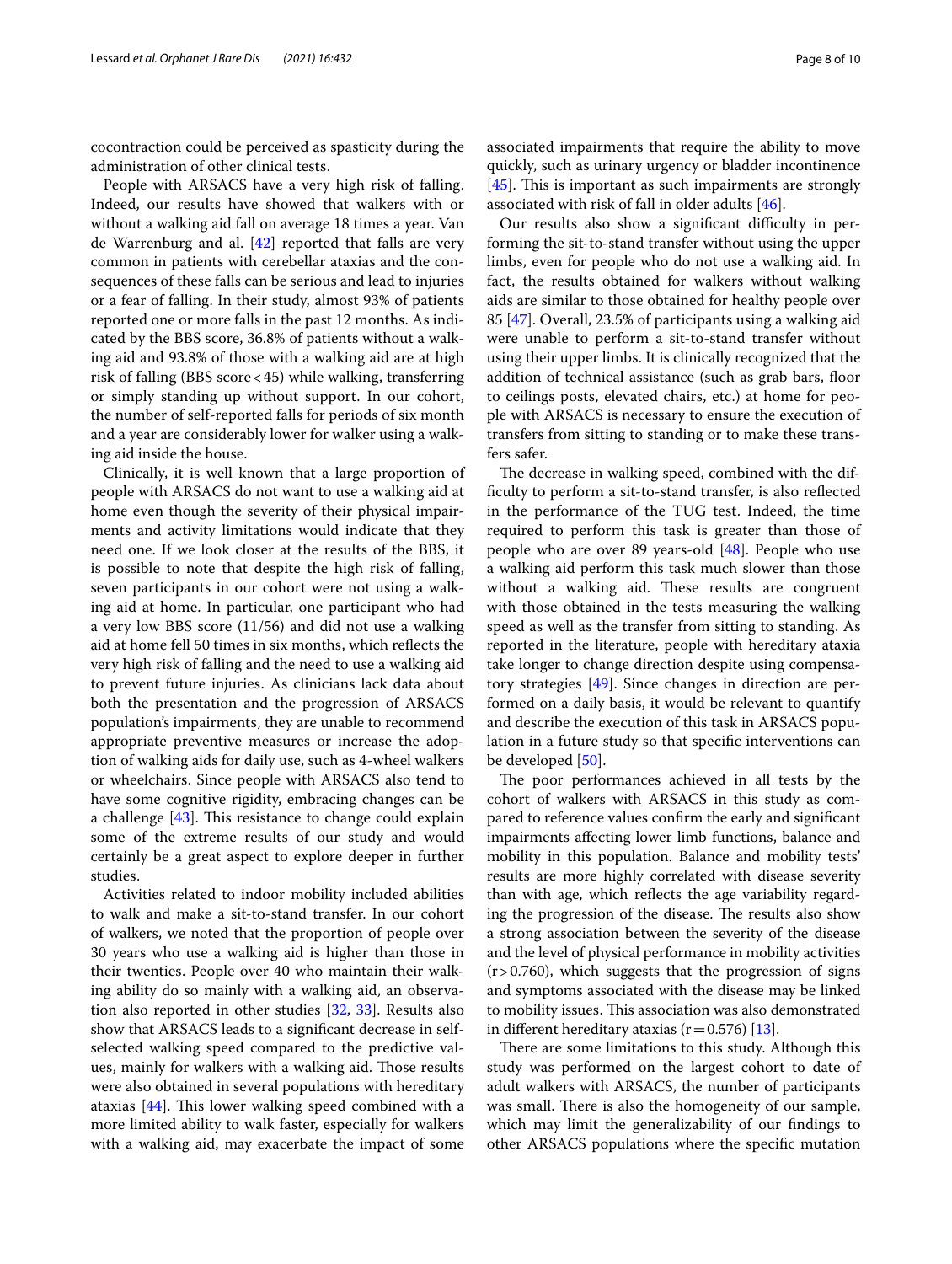causes only partial protein production as opposed to a complete absence of protein production in our population [[51\]](#page-9-36). Lower limbs peripheral nerve conduction assessment of the lower limbs would have been interesting in order to quantify the neuropathic involvement and its potential relationship to indoor mobility. In addition, indoor mobility activities were evaluated in a controlled environment, which restrains the generalization of our results to activities that would have been performed at home in a more ecological environment.

#### **Conclusions**

This is the first study to focus on adult walkers with ARSACS. Our results showed that this population has a high level of lower limb impairments and activity limitations despite their young age. One of the most important fnding of this study is the high level of lower limb muscle cocontraction during knee movement. The extent of early aging in terms of the ability to carry out daily activities was highlighted. Longitudinal studies are warranted to identify outcome measures that could be considered as biomarkers of the disease progression in future clinical trials. Finally, results of this study could help target the impairments and activities for which prevention and rehabilitation should focus on.

#### **Acknowledgements**

The authors would like to thank all patients who participated in this study. The authors would like to thank Mathieu Bielmann for his support in the EMG statistical analysis.

#### **Authors' contributions**

 IL: Conceptualization, Methodology, Investigation, Formal analysis, Writing-Original draft preparation. LJH: Writing-Review and Editing. RSG: Investigation, Writing-Review and Editing. IC: Conceptualization, Methodology, Formal analysis, Writing- Review and Editing, Project administration. JM: Conceptualization, Methodology, Writing- Review and Editing. BB: Conceptualization, Methodology, Funding acquisition, Writing-Review and Editing. CG: Conceptualization, Methodology, Writing-Review and Editing, Funding acquisition. All authors read and approved the fnal manuscript.

#### **Funding**

This work was supported by the European Union's Horizon 2020 research and innovation program under the ERA-NET Cofund action N° 643578; by the CIFR team (MDC and Ataxia of Charlevoix-Saguenay) and Ataxia of Charlevoix-Saguenay foundation (to C.G., B.B.) and the BMBF (01GM1607), under the frame of the E-Rare-3 network PREPARE and the Canadian Institutes of Health Research in partnership with Fondation de l'Ataxie Charlevoix- Saguenay (Emerging Team Grant no TR2-119189). CG holds a career- grant funding from Fonds de recherche en santé du Québec (no 31011).

#### **Availability of data and materials**

The datasets used and/or analysed during the current study are available from the corresponding author on reasonable request.

#### **Declarations**

#### **Ethics approval and consent to participate**

The Ethics Review Board of the CIUSSS Saguenay–Lac-St-Jean (Quebec, Canada) approved the study (2018-046 ARSACS IRSC) and written informed consent was obtained from all participants.

#### **Consent for publication**

Not applicable.

#### **Competing interests**

The authors declare that they have no competing interests.

#### **Author details**

<sup>1</sup> Groupe de recherche interdisciplinaire sur les maladies neuromusculaires (GRIMN), Centre intégré universitaire de santé et de services sociaux du Saguenay–Lac-Saint-Jean, site Jonquière, 2230 de l'Hôpital, C.P. 1200, Jonquière, QC G7X 7X2, Canada. <sup>2</sup> Faculté de médecine et des sciences de la santé, Université de Sherbrooke, Sherbrooke, QC, Canada. <sup>3</sup> Centre de recherche Charles-Le Moyne‑Saguenay–Lac‑Saint‑Jean sur les innovations en santé, Université de Sherbrooke, Sherbrooke, QC, Canada. <sup>4</sup> Départements de réadaptation et de Radiologie et médecine nucléaire, Faculté de médecine, Université Laval, Quebec, QC, Canada.<sup>5</sup> Centre interdisciplinaire de recherche en réadaptation et intégration sociale (CIRRIS), Institut de réadaptation en défcience physique de Québec, Quebec, QC, Canada. <sup>6</sup>Montreal Neurological Institute, McGill University, Montreal, QC, Canada.

## Received: 1 April 2021 Accepted: 19 September 2021<br>Published online: 14 October 2021

#### **References**

- <span id="page-8-0"></span>Bouchard JP, Barbeau A, Bouchard R, Bouchard RW. Autosomal recessive spastic ataxia of Charlevoix-Saguenay. Can J Neurol Sci. 1978;5(1):61–9.
- <span id="page-8-1"></span>2. Engert JC, Berube P, Mercier J, Dore C, Lepage P, Ge B, et al. ARSACS, a spastic ataxia common in northeastern Quebec, is caused by mutations in a new gene encoding an 11.5-kb ORF. Nat Genet. 2000;24(2):120–5.
- <span id="page-8-2"></span>3. Richter A, Rioux JD, Bouchard JP, Mercier J, Mathieu J, Ge B, et al. Location score and haplotype analyses of the locus for autosomal recessive spastic ataxia of Charlevoix-Saguenay, in chromosome region 13q11. Am J Hum Genet. 1999;64(3):768–75.
- <span id="page-8-3"></span>De Braekeleer M, Giasson F, Mathieu J, Roy M, Bouchard JP, Morgan K. Genetic epidemiology of autosomal recessive spastic ataxia of Charlevoix-Saguenay in northeastern Quebec. Genet Epidemiol. 1993;10(1):17–25.
- <span id="page-8-4"></span>5. Bouchard JP, Richter A, Mathieu J, Brunet D, Hudson TJ, Morgan K, et al. Autosomal recessive spastic ataxia of Charlevoix-Saguenay. Neuromuscul Disord. 1998;8(7):474–9.
- <span id="page-8-5"></span>6. Rosa MC, Marques A, Demain S, Metcalf CD. Lower limb co-contraction during walking in subjects with stroke: a systematic review. J Electromyogr Kinesiol. 2014;24(1):1–10.
- <span id="page-8-6"></span>7. Richards C, Bouchard JP, Bouchard R, Barbeau H. A preliminary study of dynamic muscle function in hereditary ataxia. Can J Neurol Sci. 1980;7(4):367–77.
- <span id="page-8-7"></span>8. Gagnon C, Brais B, Lessard I, Lavoie C, Cote I, Mathieu J. From motor performance to participation: a quantitative descriptive study in adults with autosomal recessive spastic ataxia of Charlevoix-Saguenay. Orphanet J Rare Dis. 2018;13(1):165.
- <span id="page-8-8"></span>9. Gagnon C, Desrosiers J, Mathieu J. Autosomal recessive spastic ataxia of Charlevoix-Saguenay: upper extremity aptitudes, functional inde‑ pendence and social participation. Int J Rehabil Res. 2004;27(3):253–6.
- <span id="page-8-9"></span>10. World Health Organization. International Classifcation of Functionning, Disability and Health: ICF. Geneva: World Health Organization; 2001.
- <span id="page-8-10"></span>11. Kaji R, Osako Y, Suyama K, Maeda T, Uechi Y, Iwasaki M. Botulinum toxin type A in post-stroke lower limb spasticity: a multicenter, double-blind, placebo-controlled trial. J Neurol. 2010;257(8):1330–7.
- 12. Klimpe S, Schule R, Kassubek J, Otto S, Kohl Z, Klebe S, et al. Disease severity affects quality of life of hereditary spastic paraplegia patients. Eur J Neurol. 2012;19(1):168–71.
- <span id="page-8-11"></span>13. Schniepp R, Schlick C, Pradhan C, Dieterich M, Brandt T, Jahn K, et al. The interrelationship between disease severity, dynamic stability, and falls in cerebellar ataxia. J Neurol. 2016;263(7):1409–17.
- <span id="page-8-12"></span>14. Gagnon C, Brais B, Lessard I, Lavoie C, Cote I, Mathieu J. Development and validation of a disease severity index for ataxia of Charlevoix-Saguenay. Neurology. 2019;93(16):e1543–9.